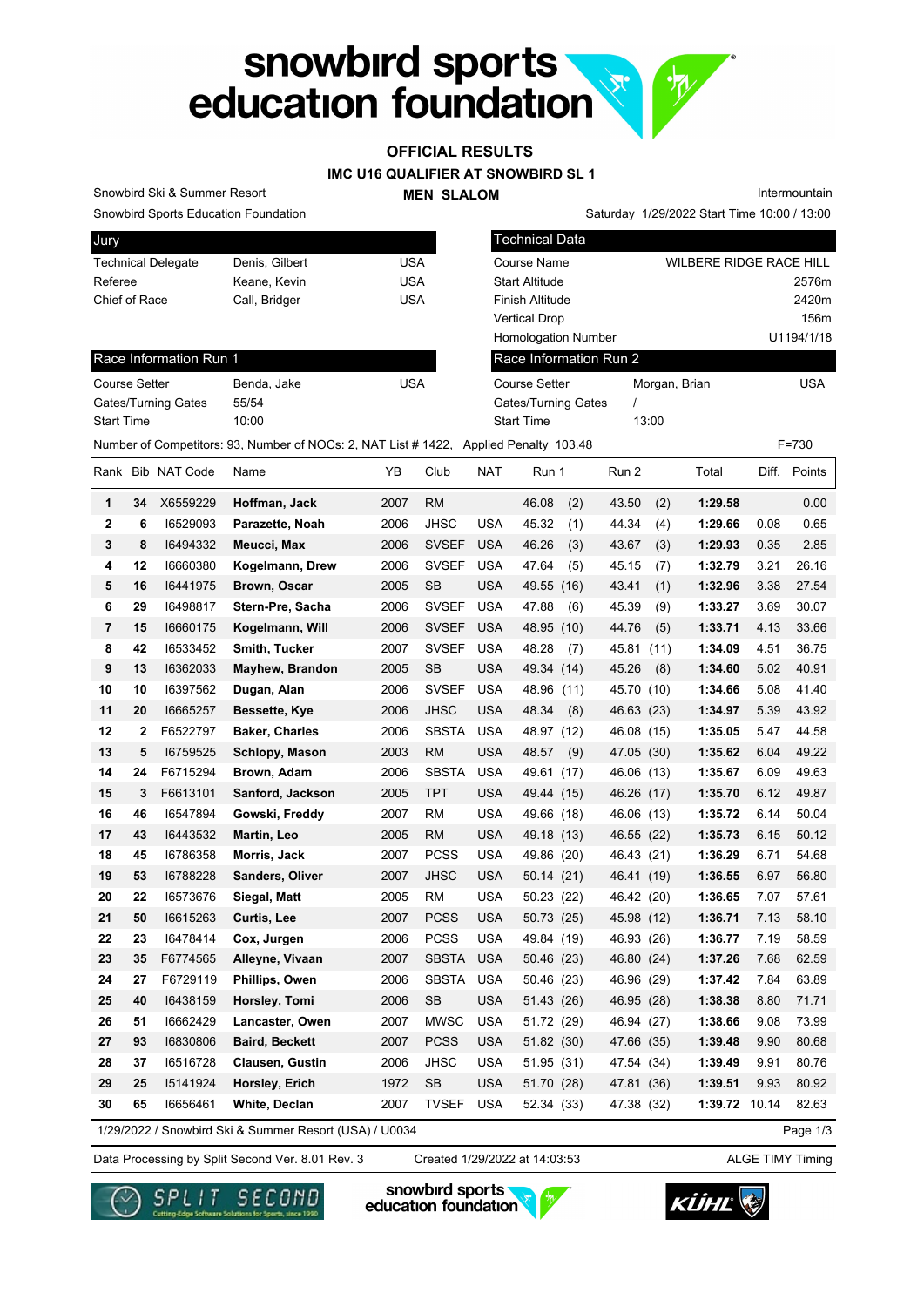### **IMC U16 QUALIFIER AT SNOWBIRD SL 1 MEN SLALOM OFFICIAL RESULTS**

Snowbird Sports Education Foundation Snowbird Ski & Summer Resort

Intermountain

Saturday 1/29/2022 Start Time 10:00 / 13:00

| Rank Bib |    | <b>NAT Code</b> | Name              | YB.  | Club         | <b>NAT</b> | Run 1           | Run 2         | Total                | Diff. | Points       |
|----------|----|-----------------|-------------------|------|--------------|------------|-----------------|---------------|----------------------|-------|--------------|
| 31       | 55 | 16600211        | Lee, Bodin        | 2006 | <b>SVSEF</b> | <b>USA</b> | 57.86 (46)      | 46.38 (18)    | 1:44.24 14.66 119.47 |       |              |
| 32       | 49 | 16549982        | Comey, Maddox     | 2007 | SB           | <b>USA</b> | 57.04 (43)      | 47.43 (33)    | 1:44.47              | 14.89 | 121.34       |
| 33       | 73 | 16779681        | Hertzberg, Tanner | 2007 | <b>SBN</b>   | <b>USA</b> | 54.72 (36)      | 51.77(44)     | 1:46.49              |       | 16.91 137.80 |
| 34       | 56 | F6713582        | Gump, Kyle        | 2007 | <b>SBSTA</b> | <b>USA</b> | 55.31 (37)      | 51.23 (42)    | 1:46.54              |       | 16.96 138.21 |
| 35       | 52 | 16553723        | Sibley, Nicolas   | 2005 | <b>PCSS</b>  | <b>USA</b> | 56.38 (41)      | 50.26 (39)    | 1:46.64 17.06 139.02 |       |              |
| 36       | 79 | 16549991        | Comey, Hayden     | 2007 | <b>SB</b>    | <b>USA</b> | 56.24 (40)      | 50.87 (41)    | 1:47.11              |       | 17.53 142.85 |
| 37       | 58 | 16512453        | Kath, Nikolas     | 2006 | <b>SB</b>    | <b>USA</b> | 55.88 (38)      | 51.30(43)     | 1:47.18              |       | 17.60 143.42 |
| 38       | 57 | 16554618        | Sherman, Zeke     | 2007 | <b>PCSS</b>  | <b>USA</b> | 55.89 (39)      | 51.99 (45)    | 1:47.88              | 18.30 | 149.13       |
| 39       | 48 | 16571351        | Penze, Dylan      | 2005 | <b>PCSS</b>  | <b>USA</b> | 56.97 (42)      | 52.20 (46)    | 1:49.17              | 19.59 | 159.64       |
| 40       | 74 | 16550794        | Moon, Cashton     | 2007 | <b>SB</b>    | <b>USA</b> | 57.11 (44)      | 53.42 (50)    | 1:50.53              | 20.95 | 170.72       |
| 41       | 33 | 16445585        | Dain, Augustus    | 2006 | <b>SB</b>    | USA        | 1:03.03(52)     | 48.22 (37)    | 1:51.25              |       | 21.67 176.59 |
| 42       | 84 | X6588935        | Lennon, Joseph    | 2007 | <b>PCSS</b>  |            | 58.63 (49)      | 53.35 (49)    | 1:51.98              | 22.40 | 182.54       |
| 43       | 41 | 16500041        | Sammis, Paxton    | 2007 | <b>SVSEF</b> | <b>USA</b> | 1:08.52(56)     | 46.19 (16)    | 1:54.71              |       | 25.13 204.79 |
| 44       | 78 | 16922062        | Madeo, Niki       | 2007 | SOL          | <b>USA</b> | 59.83 (50)      | 55.15 (52)    | 1:54.98              |       | 25.40 206.99 |
| 45       | 87 | 16550251        | Stein, Ashland    | 2007 | <b>PCSS</b>  | USA        | 1:04.28(54)     | 58.63 (55)    | 2:02.91              |       | 33.33 271.61 |
| 46       | 86 | 16714651        | Glidden, Austin   | 2007 | <b>PCSS</b>  | USA.       | 1:04.59<br>(55) | 58.95<br>(56) | 2:03.54              |       | 33.96 276.74 |
| 47       | 90 | 16926600        | Sandberg, Dylan   | 2006 | SOL          | USA        | 1:03.34(53)     | 1:00.87(57)   | 2:04.21              |       | 34.63 282.20 |
|          |    |                 |                   |      |              |            |                 |               |                      |       |              |

#### **NOT PERMITTED TO START 1st RUN**

**DID NOT START 1st RUN**

|  |  | DID NOT FINISH 1st RUN: 33 competitors |  |
|--|--|----------------------------------------|--|
|  |  |                                        |  |

| 91 | 17063881 | Radtke, lan                     | 2007 | <b>TVSEF</b> | <b>USA</b> | 58.44 (54)  |  |
|----|----------|---------------------------------|------|--------------|------------|-------------|--|
| 89 | 16892697 | Holland, Dallin                 | 2007 | <b>BBSEF</b> | <b>USA</b> | 57.21 (53)  |  |
| 85 | 16534737 | Mickelson, Milan                | 2007 | <b>RM</b>    | <b>USA</b> | <b>DNF</b>  |  |
| 82 | 16869650 | Doyle, Connor                   | 2006 | <b>SB</b>    | <b>USA</b> |             |  |
| 81 | 16611151 | <b>Boschetto, Roman</b>         | 2007 | <b>PCSS</b>  | <b>USA</b> | 52.23 (47)  |  |
| 80 | 16574265 | <b>Steward, Alex</b>            | 2007 | <b>SB</b>    | <b>USA</b> | <b>DNF</b>  |  |
| 77 | 16611694 | Dobrovinsky, Max                | 2007 | <b>PCSS</b>  | <b>USA</b> | <b>DNF</b>  |  |
| 76 | 16664044 | Tozzi, Nicolas                  | 2007 | <b>JHSC</b>  | <b>USA</b> | <b>DNF</b>  |  |
| 71 | X7048237 | Godbout, Olivier                | 2006 | SOL          |            |             |  |
| 69 | 16529472 | Walker, Adrian                  | 2006 | <b>SB</b>    | <b>USA</b> |             |  |
| 68 | 16566485 | Morasch, Declan                 | 2006 | RM           | <b>USA</b> | <b>DNF</b>  |  |
| 67 | 16644428 | Tang, Winston                   | 2006 | <b>PCSS</b>  | <b>USA</b> | <b>DNF</b>  |  |
| 66 | 16590578 | Scanlan, John                   | 2007 | <b>PCSS</b>  | <b>USA</b> | 49.57 (38)  |  |
| 64 | 16679338 | <b>Brant, Jacob</b>             | 2005 | <b>BBSEF</b> | <b>USA</b> |             |  |
| 62 | 16813437 | Logan, Liam                     | 2007 | <b>JHSC</b>  | <b>USA</b> | <b>DNF</b>  |  |
| 61 | F6685816 | Sanford, Cole                   | 2007 | <b>TPT</b>   | <b>USA</b> | <b>DNF</b>  |  |
| 60 | 16511017 | <b>Tobler-Wrathall, Gilbert</b> | 2005 | SB           | <b>USA</b> | 1:02.21(58) |  |
| 54 | 16879847 | Bolden, Sydney                  | 2006 | <b>JHSC</b>  | <b>USA</b> | <b>DNF</b>  |  |
| 38 | 16646815 | Clark, Finley                   | 2006 | <b>PCSS</b>  | <b>USA</b> |             |  |
| 36 | F6743086 | Leopold, Aaron                  | 2007 | <b>SBSTA</b> | <b>USA</b> |             |  |
| 32 | 16517045 | Hurlbutt, Billy                 | 2007 | <b>MWSC</b>  | <b>USA</b> | <b>DNF</b>  |  |
| 31 | 16452120 | Zipp, Jack                      | 2006 | <b>RM</b>    | <b>USA</b> | <b>DNF</b>  |  |
|    |          |                                 |      |              |            |             |  |

1/29/2022 / Snowbird Ski & Summer Resort (USA) / U0034

Page 2/3

Data Processing by Split Second Ver. 8.01 Rev. 3 Created 1/29/2022 at 14:03:53 ALGE TIMY Timing

Created 1/29/2022 at 14:03:53



snowbird sports education foundation